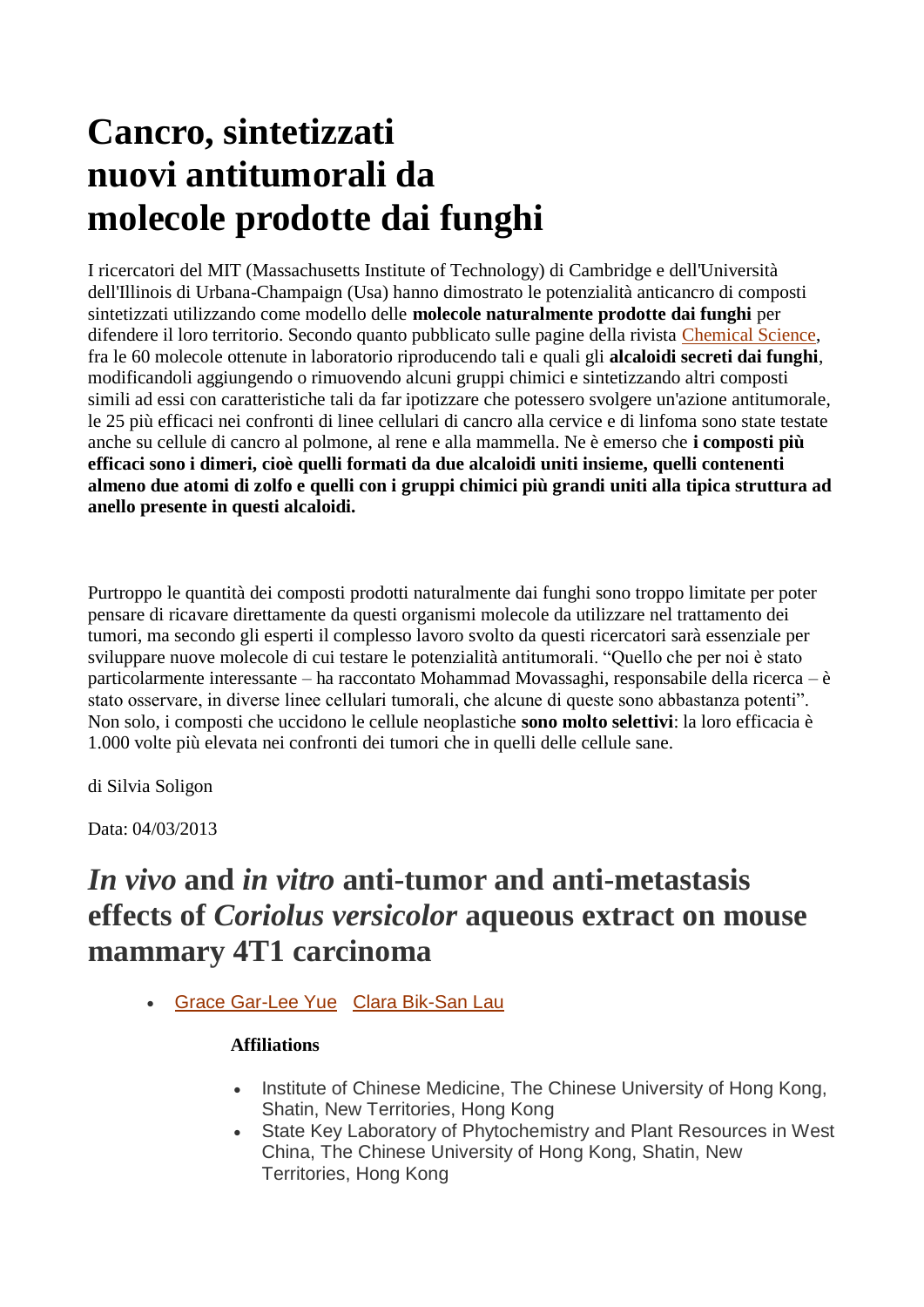**E**Corresponding author at: E305, Science Centre East Block, Institute of Chinese Medicine, The Chinese University of Hong Kong, Shatin, New Territories, Hong Kong. Tel.: +852 39436109.

### Graphical abstract



### Abstract

 $\bullet$ 

*Coriolus versicolor* (CV), a medicinal mushroom widely consumed in Asian countries, has been demonstrated to be effective in stimulation of immune system and inhibition of tumor growth. The present study aimed to investigate the anti-tumor and anti-metastasis effects of CV aqueous extract in mouse mammary carcinoma 4T1 cells and in 4T1-tumor bearing mouse model. Our results showed that CV aqueous extract (0.125–2 mg/ml) did not inhibit 4T1 cell proliferation while the non-cytotoxic dose of CV extract (1–2 mg/ml) significantly inhibited cell migration and invasion ( $p < 0.05$ ). Besides, the enzyme activities and protein levels of MMP-9 were suppressed by CV extract significantly. Animal studies showed that CV aqueous extract (1 g/kg, orally-fed daily for 4 weeks) was effective in decreasing the tumor weight by 36%, and decreased the lung metastasis by 70.8% against untreated control. Besides, micro-CT analysis of the tumor-bearing mice tibias indicated that CV extract was effective in bone protection against breast cancer-induced bone destruction as the bone volume was significantly increased. On the other hand, CV aqueous extract treatments resulted in remarkable immunomodulatory effects, which was reflected by the augmentation of IL-2, 6, 12, TNF-α and IFN-γ productions from the spleen lymphocytes of CV-treated tumor-bearing mice. In conclusion, our results demonstrated for the first time that the CV aqueous extract exhibited anti-tumor, anti-metastasis and immunomodulation effects in metastatic breast cancer mouse model, and could protect the bone from breast cancer-induced bone destruction. These findings provided scientific evidences for the clinical application of CV aqueous extract in breast cancer patients.

# *Ergosterol peroxide from Cordyceps cicadae ameliorates TGF-β1-induced activation of kidney fibroblasts*

- [Rong](http://www.phytomedicinejournal.com/article/S0944-7113(13)00325-5/abstract?elsca1=etoc&elsca2=email&elsca3=0944-7113_20140215_21_3&elsca4=elsevier_gmbh##) Zhu Rong [Zheng](http://www.phytomedicinejournal.com/article/S0944-7113(13)00325-5/abstract?elsca1=etoc&elsca2=email&elsca3=0944-7113_20140215_21_3&elsca4=elsevier_gmbh##)
- $\bullet$

#### **Affiliations**

- Department of Nephrology, Longhua Hospital, Shanghai University of Traditional Chinese Medicine, Shanghai 200032, China
- Both the authors contributed equally to this paper.